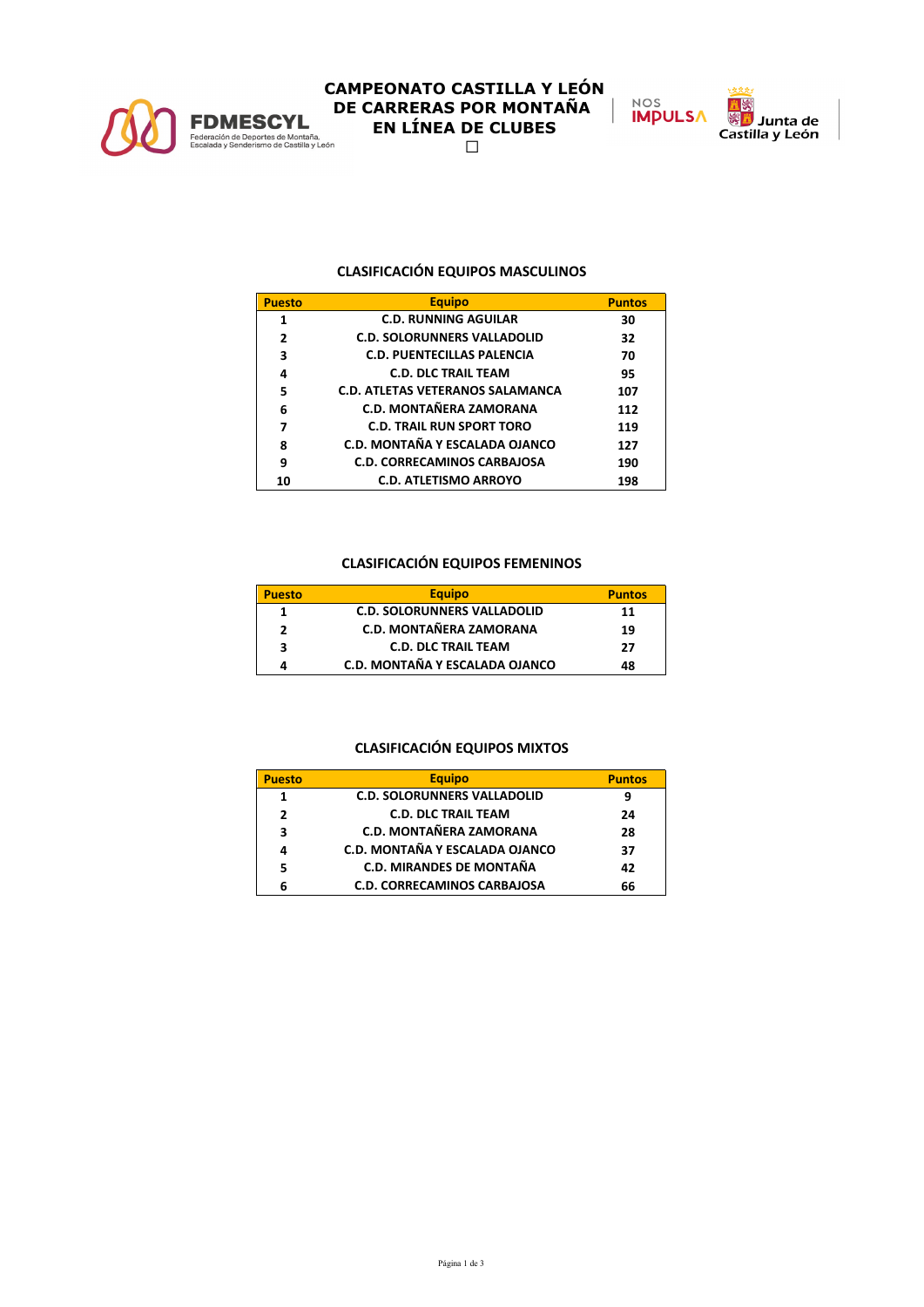

# **CAMPEONATO CASTILLA Y LEÓN FDMESCYL**<br> **DE CARRERAS POR MONTAÑA**<br>
EN LÍNEA DE CLUBES<br>
Escalada y Senderismo de Castilla y León<br>  $\Box$  **EN LÍNEA DE CLUBES**

NOS<br>**IMPULSA** 密

**San**<br>Junta de<br>Castilla y León

### **CATEGORÍA MASCULINA**

| <b>ORDEN</b> | <b>PUESTO</b> | <b>DORSAL</b>               | <b>NOMBRE Y APELLIDOS</b>        | <b>CATEGORÍA</b> |
|--------------|---------------|-----------------------------|----------------------------------|------------------|
|              | 2             | 184                         | Miguel Angel CALVO REDONDO       | ABM              |
| $\mathbf{1}$ | 3             | $\overline{7}$              | Pablo SANTOS MARTÍN              | ABM              |
|              | 12            | 182                         | Ivan HOSPITAL LOPEZ              | ABM              |
|              | 13            | 191                         | Alberto MANCEBO CASADO           | ABM              |
|              | 30            | <b>C.D. RUNNING AGUILAR</b> |                                  |                  |
|              | 5             | 160                         | Jordan LAZARO UTRILLA            | ABM              |
| 2            | 7             | 142                         | Daniel VIDAL PEREZ               | ABM              |
|              | 9             | 179                         | Xabel GUIU MARTINEZ              | ABM              |
|              | 11            | 185                         | Raul MARTINEZ ANTON              | ABM              |
|              | 32            |                             | C.D. SOLORUNNERS VALLADOLID      |                  |
|              | 4             | 195                         | Guillermo ACOSTA DE BRITO        | PRM              |
|              | 17            | 144                         | Tomas GOMEZ GOMEZ                | ABM              |
| 3            | 23            | 9                           | Alexander LOPEZ MARTINEZ         | ABM              |
|              | 26            | 63                          | <b>Felix HUERTA CARRERA</b>      | <b>VBM</b>       |
|              | 70            |                             | C.D. PUENTECILLAS PALENCIA       |                  |
|              | 8             | 5                           | David LOPEZ CASTAN               | <b>VAM</b>       |
|              | 24            | 148                         | Yuriy PIKH KORZHYLOVA            | ABM              |
| 4            | 27            | 11                          | Raul GARCIA CASTAN               | <b>VBM</b>       |
|              | 36            | 128                         | Carlos RUANO HERRANZ             | VAM              |
|              | 95            | <b>C.D. DLC TRAIL TEAM</b>  |                                  |                  |
|              | 6             | 137                         | Lucas HERNANDEZ SESMA            | VAM              |
|              | 31            | 132                         | Juan Angel MARTIN BUENO          | VAM              |
| 5            | 33            | 81                          | Miguel Angel SEVILLANO ARROY     | VAM              |
|              | 37            | 109                         | Celestino RODRIGUEZ JIMENEZ      | VAM              |
|              | 107           |                             | C.D. ATLETAS VETERANOS SALAMANCA |                  |
|              | 21            | 80                          | Jose Juan CLEMENTE DEL RIO       | <b>VAM</b>       |
|              | 25            | 136                         | Javier MEZQUITA FERNANDEZ        | VAM              |
| 6            | 28            | 151                         | Juan Jose LOPEZ ESCUDERO         | ABM              |
|              | 38            | 189                         | Gerardo FIDALGO VICENTE          | ABM              |
|              | 112           |                             | C.D. MONTAÑERA ZAMORANA          |                  |
|              | 10            | 158                         | Rodrigo SANTIAGO CAPDEPONT       | ABM              |
|              | 34            | 176                         | Guillermo GONZALEZ DE LA FUENTE  | ABM              |
| 7            | 35            | 107                         | Gabriel BORREGUERO ELORRIA       | VAM              |
|              | 40            | 110                         | Iñaki GOMEZ GONZALEZ             | VAM              |
|              | 119           |                             | <b>C.D. TRAIL RUN SPORT TORO</b> |                  |
|              | 18            | 126                         | Gonzalo ARRANZ MONTERO           | VAM              |
|              | 22            | 190                         | Manuel FERNANDEZ MEDIAVILLA      | ABM              |
| 8            | 43            | 194                         | Diego PORDOMINGO HERRERO         | PRM              |
|              | 44            | 54                          | Higinio Francisco ARRIBAS CUBERO | <b>VBM</b>       |
|              | 127           |                             | C.D. MONTAÑA Y ESCALADA OJANCO   |                  |
|              | 29            | 84                          | Oscar GARCIA SAS                 | VAM              |
|              | 50            | 77                          | Jose Manuel GALAN MARTIN         | VAM              |
| 9            | 55            | 105                         | Javier RODRIGUEZ SANCHEZ         | VAM              |
|              | 56            | 115                         | Roberto ALONSO MARTINEZ          | VAM              |
|              | 190           |                             | C.D. CORRECAMINOS CARBAJOSA      |                  |
|              | 32            | 94                          | Oscar MOYA VIVEROS               | VAM              |
|              | 49            | 52                          | Eugenio BLANCO FERNANDEZ         | <b>VBM</b>       |
| 10           | 58            | 62                          | Ricardo RODRIGO FERNANDEZ        | <b>VBM</b>       |
|              | 59            | 122                         | Ruben PEREZ VAZQUEZ              | VAM              |
|              | 198           |                             | <b>C.D. ATLETISMO ARROYO</b>     |                  |

#### **CATEGORÍA FEMENINA**

| <b>ORDEN</b>   | <b>PUESTO</b> | <b>DORSAL</b>              | <b>NOMBRE Y APELLIDOS</b>          | <b>CATEGORÍA</b> |  |  |  |  |  |
|----------------|---------------|----------------------------|------------------------------------|------------------|--|--|--|--|--|
|                | 1             | 43                         | Belen PEREZ RIVEIRO                | ABF              |  |  |  |  |  |
| $\mathbf{1}$   | 3             | 46                         | Juana MONTAÑO GARCIA               | ABF              |  |  |  |  |  |
|                | 7             | 27                         | Ana RICO ENRIQUEZ                  | <b>VAF</b>       |  |  |  |  |  |
|                | 11            |                            | <b>C.D. SOLORUNNERS VALLADOLID</b> |                  |  |  |  |  |  |
|                | 4             | 29                         | Maria DIEZ MANZANO                 | <b>VAF</b>       |  |  |  |  |  |
| $\overline{2}$ | 5             | 8                          | Beatriz HERNANDEZ MOREDA           | ABF              |  |  |  |  |  |
|                | 10            | 30                         | Elena NOGUERAS CIDON               | <b>VAF</b>       |  |  |  |  |  |
|                | 19            |                            | C.D. MONTAÑERA ZAMORANA            |                  |  |  |  |  |  |
|                | 2             | 6                          | Sonia MARTIN VENTURA               | ABF              |  |  |  |  |  |
| 3              | 9             | 28                         | Mar SACRISTAN IÑIGO                | <b>VAF</b>       |  |  |  |  |  |
|                | 16            | 18                         | Aranzazu GARCIA ACUÑA              | <b>VAF</b>       |  |  |  |  |  |
|                | 27            | <b>C.D. DLC TRAIL TEAM</b> |                                    |                  |  |  |  |  |  |
|                | 6             | 21                         | Alma Maria DE LAS HERAS CARBAJO    | <b>VAF</b>       |  |  |  |  |  |
| 4              | 20            | 45                         | Cristina RIOS AVILES               | ABF              |  |  |  |  |  |
|                | 22            | 40                         | Gloria GOMEZ GONZALEZ              | ABF              |  |  |  |  |  |
|                | 48            |                            | C.D. MONTAÑA Y ESCALADA OJANCO     |                  |  |  |  |  |  |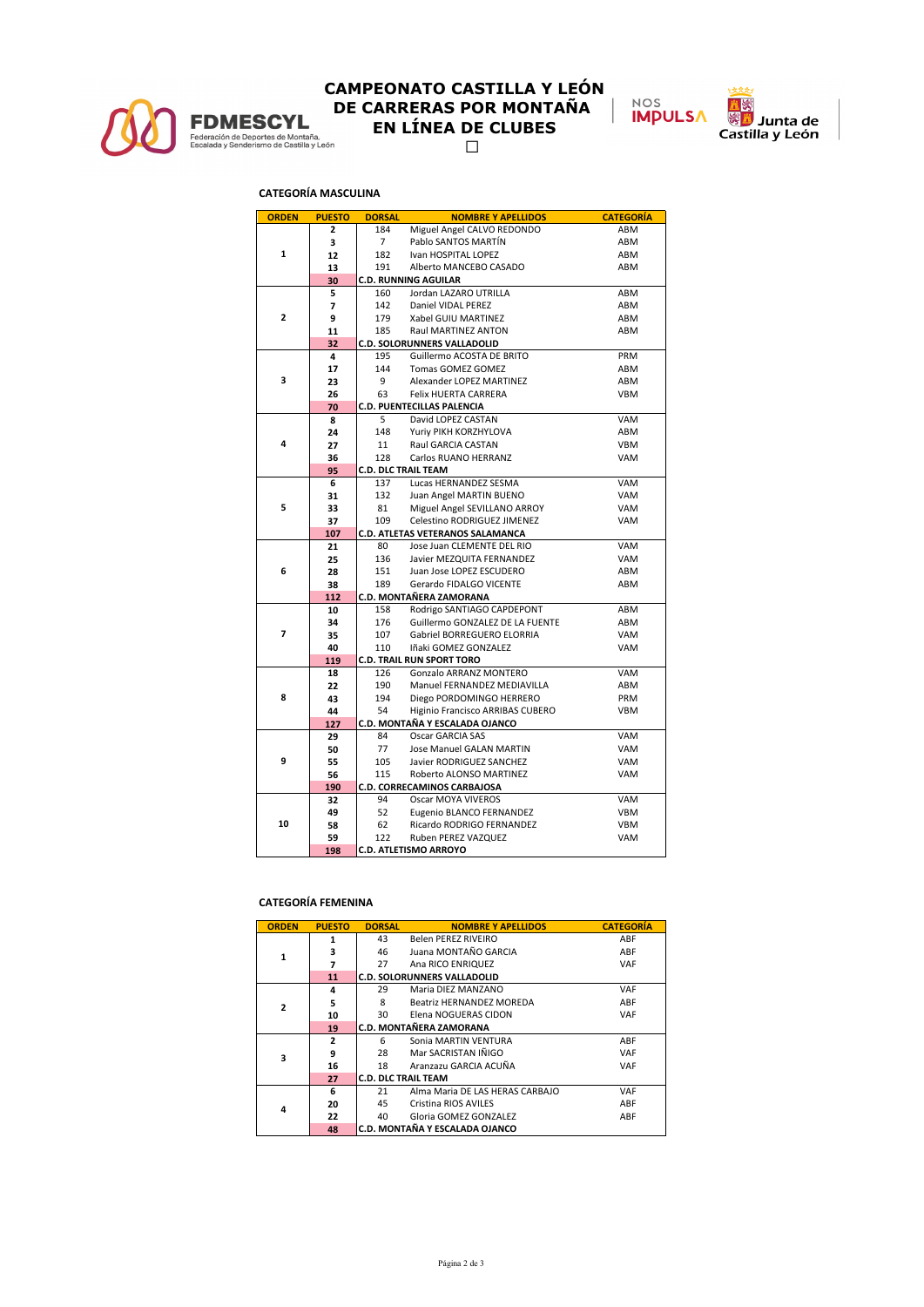

# **CAMPEONATO CASTILLA Y LEÓN FDMESCYL**<br> **DE CARRERAS POR MONTAÑA**<br>
EN LÍNEA DE CLUBES<br>
Escalada y Senderismo de Castilla y León<br>  $\Box$  **EN LÍNEA DE CLUBES**



### **CATEGORÍA MIXTA**

| <b>ORDEN</b>   | <b>PUESTO</b>  | <b>DORSAL</b>              | <b>NOMBRE Y APELLIDOS</b>          | <b>CATEGORÍA</b> |
|----------------|----------------|----------------------------|------------------------------------|------------------|
|                | 1              | 43                         | Belen PEREZ RIVEIRO                | ABF              |
| $\mathbf{1}$   | $\overline{2}$ | 160                        | Jordan LAZARO UTRILLA              | ABM              |
|                | 3              | 46                         | Juana MONTAÑO GARCIA               | ABF              |
|                | 3              | 142                        | Daniel VIDAL PEREZ                 | ABM              |
|                | 9              |                            | <b>C.D. SOLORUNNERS VALLADOLID</b> |                  |
|                | $\overline{2}$ | 6                          | Sonia MARTIN VENTURA               | ABF              |
|                | 4              | $5 -$                      | David LOPEZ CASTAN                 | <b>VAM</b>       |
| $\overline{2}$ | 8              | 28                         | Mar SACRISTAN IÑIGO                | VAF              |
|                | 10             | 148                        | Yuriy PIKH KORZHYLOVA              | ABM              |
|                | 24             | <b>C.D. DLC TRAIL TEAM</b> |                                    |                  |
|                | 4              | 29                         | Maria DIEZ MANZANO                 | VAF              |
|                | 5              | 8                          | Beatriz HERNANDEZ MOREDA           | ABF              |
| 3              | 8              | 80                         | Jose Juan CLEMENTE DEL RIO         | <b>VAM</b>       |
|                | 11             | 136                        | Javier MEZQUITA FERNANDEZ          | <b>VAM</b>       |
|                | 28             |                            | C.D. MONTAÑERA ZAMORANA            |                  |
|                | 6              | 21                         | Alma Maria DE LAS HERAS CARBAIO    | VAF              |
|                | 7              | 126                        | Gonzalo ARRANZ MONTERO             | <b>VAM</b>       |
| 4              | 9              | 190                        | Manuel FERNANDEZ MEDIAVILLA        | ABM              |
|                | 15             | 45                         | Cristina RIOS AVILES               | ABM              |
|                | 37             |                            | C.D. MONTAÑA Y ESCALADA OJANCO     |                  |
|                | $\mathbf{1}$   | 3                          | Juan RODRIGUEZ MEDINA              | ABM              |
|                | 11             | 33                         | Diana HERNANDEZ GOMEZ              | VAF              |
| 5              | 13             | 23                         | Rocio SOLORZANO RAMOS              | VAF              |
|                | 17             | 165                        | Adrian FERNANDEZ ROIZ              | ABM              |
|                | 42             |                            | C.D. MIRANDES DE MONTAÑA           |                  |
|                | 14             | 41                         | Maria VICENTE HERNANDEZ            | ABF              |
|                | 14             | 84                         | Oscar GARCIA SAS                   | <b>VAM</b>       |
| 6              | 18             | 13                         | Maria Jesus REDONDO SANCHEZ        | VAF              |
|                | 20             | 77                         | Jose Manuel GALAN MARTIN           | <b>VAM</b>       |
|                | 66             |                            | <b>C.D. CORRECAMINOS CARBAJOSA</b> |                  |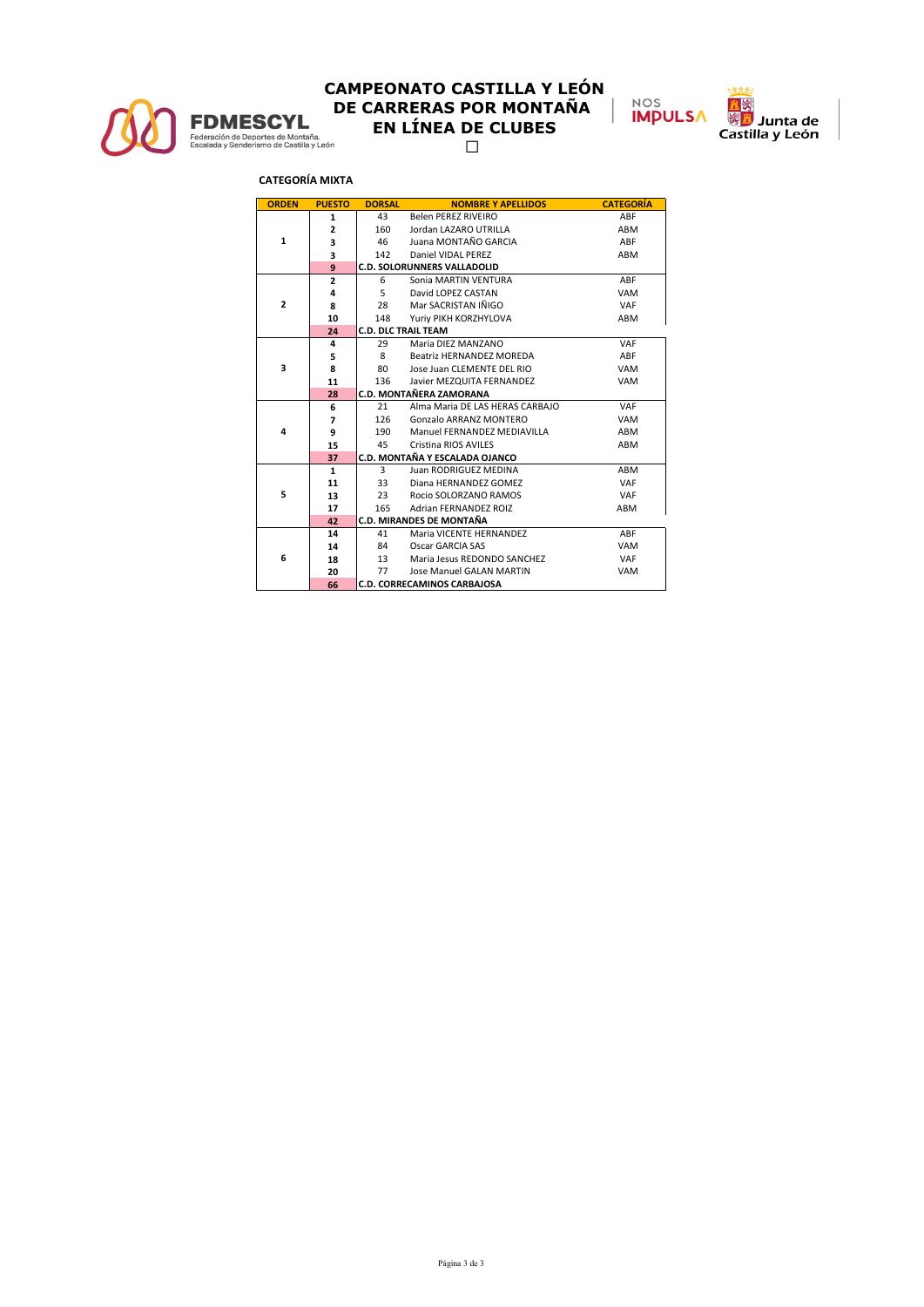

# **POSICIÓN DE LOS PARTICIPANTES EN LA CLASIFICACIÓN DE EQUIPOS MASCULINOS**

| <b>PUESTO</b><br><b>CLASIFICACIÓN</b><br><b>EQUIPO</b><br><b>MASCULINO</b> | <b>PUESTO</b><br>EN<br><b>CARRERA</b> | <b>Dorsal</b> | <b>NOMBRE</b>    | <b>APELLIDOS</b>            | <b>Tiempo</b>  | <b>Sexo</b> | <b>CAT</b> | <b>CLUB</b>                      |
|----------------------------------------------------------------------------|---------------------------------------|---------------|------------------|-----------------------------|----------------|-------------|------------|----------------------------------|
| 1                                                                          | 1                                     |               | $3$ Juan         | RODRIGUEZ MEDINA            | 1:36:49 M      |             | <b>ABM</b> | C.D. MIRANDES DE MONTAÑA         |
| $\overline{\mathbf{2}}$                                                    | 2                                     |               | 184 Miguel Angel | <b>CALVO REDONDO</b>        | $1:37:53$ M    |             | <b>ABM</b> | <b>C.D. RUNNING AGUILAR</b>      |
| 3                                                                          | $\overline{3}$                        |               | 7 Pablo          | <b>SANTOS MARTIN</b>        | $1:38:54$ M    |             | <b>ABM</b> | <b>C.D. RUNNING AGUILAR</b>      |
| 4                                                                          | 4                                     |               | 195 Guillermo    | <b>ACOSTA DE BRITO</b>      | $1:40:09$ M    |             | <b>PRM</b> | C.D. PUENTECILLAS PALENCIA       |
| 5                                                                          | 5                                     |               | 160 Jordan       | <b>LAZARO UTRILLA</b>       | 1:40:23 M      |             | <b>ABM</b> | C.D. SOLORUNNERS VALLADOLID      |
| 6                                                                          | 6                                     |               | 137 Lucas        | <b>HERNANDEZ SESMA</b>      | 1:40:45 M      |             | <b>VAM</b> | C.D. ATLETAS VETERANOS SALAMANCA |
| 7                                                                          | 7                                     |               | 142 Daniel       | <b>VIDAL PEREZ</b>          | $1:40:54$ M    |             | <b>ABM</b> | C.D. SOLORUNNERS VALLADOLID      |
| $\overline{\mathbf{8}}$                                                    | $\overline{9}$                        |               | 5 David          | <b>LOPEZ CASTAN</b>         | $1:41:22 \, M$ |             | <b>VAM</b> | C.D. DLC TRAIL TEAM              |
| $\overline{9}$                                                             | 11                                    |               | 179 Xabel        | <b>GUIU MARTINEZ</b>        | 1:42:27 M      |             | <b>ABM</b> | C.D. SOLORUNNERS VALLADOLID      |
| 10                                                                         | $\overline{12}$                       |               | 158 Rodrigo      | SANTIAGO CAPDEPONT          | 1:43:20 M      |             | <b>ABM</b> | C.D. TRAIL RUN SPORT TORO        |
| 11                                                                         | 13                                    |               | 185 Raul         | <b>MARTINEZ ANTON</b>       | 1:43:59 M      |             | <b>ABM</b> | C.D. SOLORUNNERS VALLADOLID      |
| $\overline{12}$                                                            | 14                                    |               | $182$ Ivan       | <b>HOSPITAL LOPEZ</b>       | $1:44:24$ M    |             | <b>ABM</b> | <b>C.D. RUNNING AGUILAR</b>      |
| 13                                                                         | 15                                    |               | 191 Alberto      | <b>MANCEBO CASADO</b>       | 1:44:26 M      |             | <b>ABM</b> | <b>C.D. RUNNING AGUILAR</b>      |
| 14                                                                         | 16                                    |               | $145$ Ivan       | <b>MARTINEZ SAN MIGUEL</b>  | $1:44:29$ M    |             | <b>ABM</b> | <b>C.D. RUNNING AGUILAR</b>      |
| 15                                                                         | 17                                    |               | 95 Francisco     | <b>GONZALEZ LOPEZ</b>       | $1:44:53$ M    |             | <b>VAM</b> | C.D. SOLORUNNERS VALLADOLID      |
| 16                                                                         | 18                                    |               | $181$ Ivan       | <b>ROMAN HIERRO</b>         | $1:46:11$ M    |             | <b>ABM</b> | C.D. SOLORUNNERS VALLADOLID      |
| $\overline{17}$                                                            | 19                                    |               | 144 Tomas        | <b>GOMEZ GOMEZ</b>          | $1:46:43$ M    |             | <b>ABM</b> | C.D. PUENTECILLAS PALENCIA       |
| 18                                                                         | 20                                    |               | 126 Gonzalo      | <b>ARRANZ MONTERO</b>       | $1:47:11$ M    |             | <b>VAM</b> | C.D. MONTANA Y ESCALADA OJANCO   |
| 19                                                                         | $\overline{21}$                       |               | 78 Pedro Luis    | <b>SANZ ARCE</b>            | $1:47:26$ M    |             | VAM        | <b>C.D. RUNNING AGUILAR</b>      |
| 20                                                                         | $\overline{22}$                       |               | 133 Fidel        | <b>FERNANDEZ VARELA</b>     | $1:47:36$ M    |             | <b>VAM</b> | C.D. SOLORUNNERS VALLADOLID      |
| 21                                                                         | 23                                    |               | 80 Jose Juan     | <b>CLEMENTE DEL RIO</b>     | 1:47:40 M      |             | <b>VAM</b> | C.D. MONTANERA ZAMORANA          |
| $\overline{22}$                                                            | 24                                    |               | 190 Manuel       | <b>FERNANDEZ MEDIAVILLA</b> | $1:49:02$ M    |             | <b>ABM</b> | C.D. MONTANA Y ESCALADA OJANCO   |
| 23                                                                         | 25                                    |               | 9 Alexander      | <b>LOPEZ MARTINEZ</b>       | $1:49:11$ M    |             | <b>ABM</b> | C.D. PUENTECILLAS PALENCIA       |
| 24                                                                         | 28                                    |               | 148 Yuriy        | <b>PIKH</b>                 | $1:51:13$ M    |             | <b>ABM</b> | C.D. DLC TRAIL TEAM              |
| 25                                                                         | 29                                    |               | 136 Javier       | MEZQUITA FERNANDEZ          | 1:51:42 M      |             | <b>VAM</b> | C.D. MONTAÑERA ZAMORANA          |
| 26                                                                         | 30                                    |               | 63 Felix         | <b>HUERTA CARRERA</b>       | $1:51:50$ M    |             | <b>VBM</b> | C.D. PUENTECILLAS PALENCIA       |
| $\overline{27}$                                                            | 32                                    |               | 11 Raul          | <b>GARCIA CASTAN</b>        | $1:53:07$ M    |             | <b>VBM</b> | C.D. DLC TRAIL TEAM              |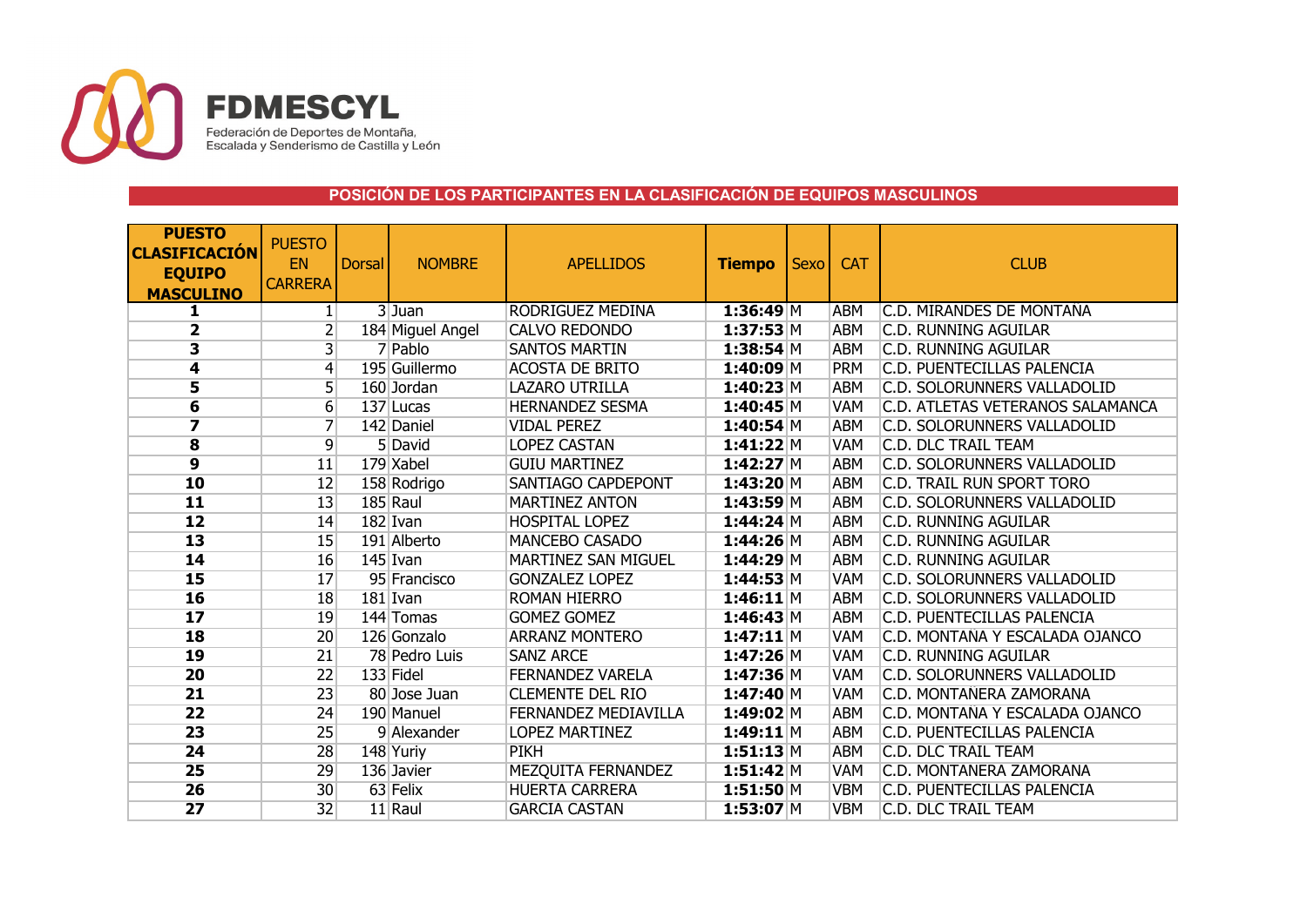

| 28              | 33  | 151 Juanjo      | LOPEZ ESCUDERO                     | 1:53:28 M   | ABM        | C.D. MONTANERA ZAMORANA            |
|-----------------|-----|-----------------|------------------------------------|-------------|------------|------------------------------------|
| 29              | 35  | 84 Oscar        | <b>GARCIA SAS</b>                  | 1:54:40 M   | <b>VAM</b> | C.D. CORRECAMINOS CARBAJOSA        |
| 30              | 36  | 159 Josue       | SOTO GONZALEZ                      | $1:54:53$ M | <b>ABM</b> | <b>C.D. RUNNING AGUILAR</b>        |
| 31              | 37  | 132 Juan Angel  | <b>MARTIN BUENO</b>                | $1:54:59$ M | <b>VAM</b> | C.D. ATLETAS VETERANOS SALAMANCA   |
| 32              | 38  | 94 Oscar        | <b>MOYA VIVEROS</b>                | $1:55:16$ M | <b>VAM</b> | C.D. ATLETISMO ARROYO              |
| 33              | 39  | 81 Miguel Angel | <b>SEVILLANO ARROYO</b>            | 1:55:20 M   | <b>VAM</b> | C.D. ATLETAS VETERANOS SALAMANCA   |
| 34              | 42  | 176 Guillermo   | <b>GONZALEZ DE LA FUENTE</b>       | 1:56:33 M   | <b>ABM</b> | C.D. TRAIL RUN SPORT TORO          |
| 35              | 43  | 107 Gabriel     | BORREGUERO ELORRIAGA               | $1:56:43$ M | <b>VAM</b> | C.D. TRAIL RUN SPORT TORO          |
| 36              | 47  | 128 Carlos      | <b>RUANO HERRANZ</b>               | $1:57:34$ M | <b>VAM</b> | C.D. DLC TRAIL TEAM                |
| $\overline{37}$ | 50  | 109 Celestino   | RODRIGUEZ JIMENEZ                  | $1:58:51$ M | <b>VAM</b> | C.D. ATLETAS VETERANOS SALAMANCA   |
| 38              | 51  | 189 Gerardo     | <b>FIDALGO VICENTE</b>             | $1:59:02$ M | <b>ABM</b> | C.D. MONTAÑERA ZAMORANA            |
| 39              | 52  | 192 Manuel      | <b>BELVER GONZALEZ</b>             | $1:59:03$ M | <b>ABM</b> | C.D. MONTAÑERA ZAMORANA            |
| 40              | 54  | 110 Iñaki       | <b>GOMEZ GONZALEZ</b>              | $2:01:33$ M | VAM        | <b>C.D. TRAIL RUN SPORT TORO</b>   |
| 41              | 55  | 165 Adrian      | <b>FERNANDEZ ROIZ</b>              | $2:01:35$ M | <b>ABM</b> | C.D. MIRANDES DE MONTAÑA           |
| 42              | 59  | 112 Jesus       | <b>ENRIQUEZ VAZQUEZ</b>            | $2:03:21$ M | VAM        | C.D. PUENTECILLAS PALENCIA         |
| 43              | 68  | 194 Diego       | PORDOMINGO HERRERO                 | $2:05:00$ M | <b>PRM</b> | C.D. MONTAÑA Y ESCALADA OJANCO     |
| 44              | 75  |                 | 54 Higinio Francisc ARRIBAS CUBERO | $2:07:31$ M | <b>VBM</b> | C.D. MONTAÑA Y ESCALADA OJANCO     |
| 45              | 76  | 113 Pablo       | <b>LOPEZ CASTRO</b>                | $2:07:41$ M | <b>VAM</b> | C.D. PUENTECILLAS PALENCIA         |
| 46              | 82  | 75 Roberto      | <b>VELAZQUEZ YUSTE</b>             | $2:13:19$ M | <b>VAM</b> | C.D. MONTAÑA Y ESCALADA OJANCO     |
| 47              | 84  | 156 Ruben       | <b>CUESTA COSSIO</b>               | $2:14:06$ M | <b>ABM</b> | C.D. PUENTECILLAS PALENCIA         |
| 48              | 86  | 161 Javier      | <b>CANO SANZ</b>                   | 2:14:50 M   | <b>ABM</b> | C.D. MONTAÑA Y ESCALADA OJANCO     |
| 49              | 87  | 52 Eugenio      | <b>BLANCO FERNANDEZ</b>            | $2:14:54$ M | <b>VBM</b> | C.D. ATLETISMO ARROYO              |
| 50              | 92  | 77 Jose Manuel  | <b>GALAN MARTIN</b>                | $2:16:33$ M | VAM        | C.D. CORRECAMINOS CARBAJOSA        |
| 51              | 97  | 90 Ruben        | RODRIGUEZ BAÑOS                    | $2:18:18$ M | <b>VAM</b> | C.D. MONTAÑA Y ESCALADA OJANCO     |
| 52              | 98  | 74 David        | SOBLECHERO MIGUELAÑEZ              | $2:19:18$ M | <b>VAM</b> | <b>C.D. DLC TRAIL TEAM</b>         |
| 53              | 101 | 66 Jesus        | RODRIGUEZ RODRIGUEZ                | 2:21:32 M   | <b>VBM</b> | C.D. MIRANDES DE MONTAÑA           |
| 54              | 104 | 152 Enrique     | MEDIAVILLA DIEZ                    | $2:23:02$ M | <b>ABM</b> | C.D. PUENTECILLAS PALENCIA         |
| 55              | 107 | 105 Javier      | <b>RODRIGUEZ SANCHEZ</b>           | 2:23:50 M   | <b>VAM</b> | C.D. CORRECAMINOS CARBAJOSA        |
| 56              | 119 | 115 Roberto     | <b>ALONSO</b>                      | $2:34:46$ M | <b>VAM</b> | C.D. CORRECAMINOS CARBAJOSA        |
| 57              | 123 | 123 David       | <b>CRESPO GOMEZ</b>                | $2:37:41$ M | <b>VAM</b> | C.D. CORRECAMINOS CARBAJOSA        |
| 58              | 125 | 62 Ricardo      | RODRIGO FERNANDEZ                  | $2:40:51$ M | <b>VBM</b> | C.D. ATLETISMO ARROYO              |
| 59              | 130 | 122 Ruben       | PEREZ VAZQUEZ                      | 2:52:16 M   | <b>VAM</b> | C.D. ATLETISMO ARROYO              |
| 60              | 136 | 73 Jose Luis    | <b>DEL BARRIO ALVAREZ</b>          | $3:22:49$ M | <b>VAM</b> | C.D. CORRECAMINOS CARBAJOSA        |
| 61              | 137 | 59 Daniel       | <b>GARCIA MARTIN</b>               | 3:22:56 M   | <b>VBM</b> | <b>C.D. CORRECAMINOS CARBAJOSA</b> |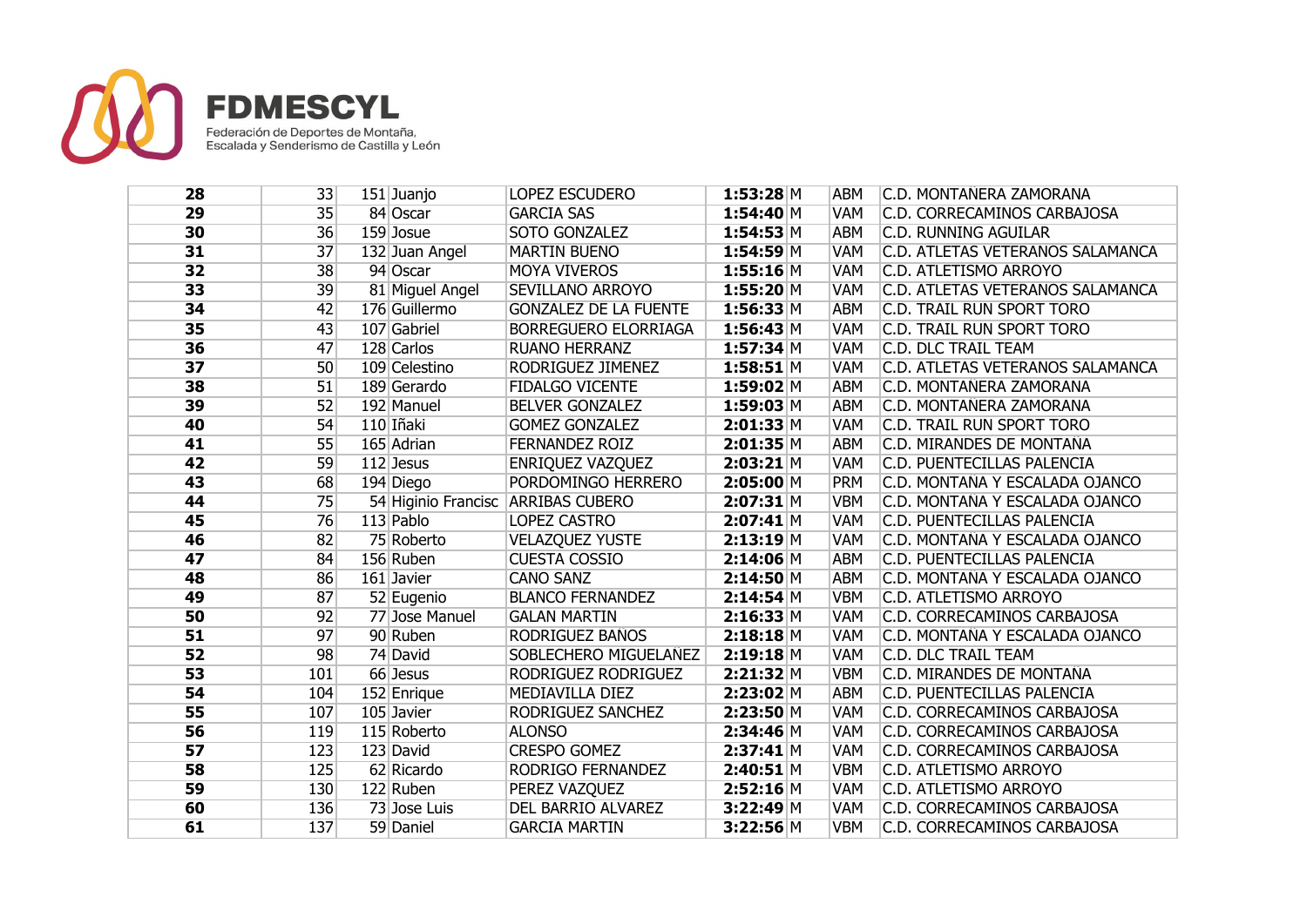

# **POSICIÓN DE LOS PARTICIPANTES EN LA CLASIFICACIÓN DE EQUIPOS FEMENINOS**

| <b>PUESTO</b><br><b>CLASIFICACIÓN</b><br><b>EQUIPO</b><br><b>FEMENINO</b> | <b>PUESTO</b><br>EN<br><b>CARRERA</b> | <b>Dorsal</b> | <b>NOMBRE</b>  | <b>APELLIDOS</b>         | <b>Tiempo</b> | Sexo | <b>CAT</b> | <b>CLUB</b>                        |
|---------------------------------------------------------------------------|---------------------------------------|---------------|----------------|--------------------------|---------------|------|------------|------------------------------------|
| 1                                                                         |                                       |               | 43 Belen       | PEREZ RIVEIRO            | $1:57:47$ F   |      | <b>ABF</b> | <b>C.D. SOLORUNNERS VALLADOLID</b> |
| $\overline{\mathbf{2}}$                                                   | $\overline{2}$                        |               | 6 Sonia        | <b>MARTIN VENTURA</b>    | $1:59:35$ F   |      | <b>ABF</b> | C.D. DLC TRAIL TEAM                |
| 3                                                                         | $\overline{\mathsf{3}}$               |               | 46 Juana       | MONTAÑO GARCIA           | $1:59:47$ F   |      | <b>ABF</b> | C.D. SOLORUNNERS VALLADOLID        |
| 4                                                                         | $\vert 4 \vert$                       |               | 29 Maria       | <b>DIEZ MANZANO</b>      | $2:01:47$ F   |      | <b>VAF</b> | C.D. MONTAÑERA ZAMORANA            |
| 5                                                                         | $\overline{5}$                        |               | 8 Beatriz      | <b>HERNANDEZ MOREDA</b>  | $2:11:28$ F   |      | <b>ABF</b> | C.D. MONTAÑERA ZAMORANA            |
| $6\overline{6}$                                                           | 6                                     |               | 21 Alma Maria  | DE LAS HERAS             | $2:14:49$ F   |      | <b>VAF</b> | C.D. MONTAÑA Y ESCALADA OJANCO     |
| 7                                                                         | $\overline{8}$                        |               | $27$ Ana       | RICO ENRIQUEZ            | $2:16:55$ F   |      | <b>VAF</b> | C.D. SOLORUNNERS VALLADOLID        |
| $\overline{\mathbf{8}}$                                                   | 10                                    |               | 2 Luz De Alba  | <b>GARCIA UGUETO</b>     | $2:20:01$ F   |      | <b>ABF</b> | C.D. SOLORUNNERS VALLADOLID        |
| $\overline{9}$                                                            | 11                                    |               | 28 Mar         | SACRISTAN IÑIGO          | $2:21:01$ F   |      | <b>VAF</b> | C.D. DLC TRAIL TEAM                |
| 10                                                                        | 12                                    |               | 30 Elena       | <b>NOGUERAS CIDON</b>    | $2:23:40$ F   |      | <b>VAF</b> | C.D. MONTAÑERA ZAMORANA            |
| $\overline{11}$                                                           | 14                                    |               | 4 Patricia     | MUÑOZ ACERO              | 2:25:33 F     |      | <b>ABF</b> | C.D. SOLORUNNERS VALLADOLID        |
| 12                                                                        | 15                                    |               | 38 Patricia    | SARABIA BARRENA          | $2:25:56$ F   |      | <b>ABF</b> | C.D. SOLORUNNERS VALLADOLID        |
| 13                                                                        | 16                                    |               | 22 Asun        | <b>DIEZ RODRIGUEZ</b>    | $2:26:47$ F   |      | <b>VAF</b> | C.D. SOLORUNNERS VALLADOLID        |
| 14                                                                        | 17                                    |               | 44 Begoña      | <b>COMES ADELL</b>       | $2:30:00$ F   |      | <b>ABF</b> | C.D. SOLORUNNERS VALLADOLID        |
| $\overline{\mathbf{15}}$                                                  | 19                                    |               | 33 Diana       | <b>HERNANDEZ GOMEZ</b>   | 2:33:09 F     |      | <b>VAF</b> | C.D. MIRANDES DE MONTANA           |
| 16                                                                        | $\overline{20}$                       |               | 18 Aranzazu    | <b>GARCIA ACUNA</b>      | $2:34:22$ F   |      | <b>VAF</b> | <b>C.D. DLC TRAIL TEAM</b>         |
| $\overline{\mathbf{17}}$                                                  | $\overline{22}$                       |               | 23 Rocio       | <b>SOLORZANO RAMOS</b>   | $2:44:15$ F   |      | <b>VAF</b> | <b>C.D. MIRANDES DE MONTANA</b>    |
| 18                                                                        | 24                                    |               | 41 Maria       | <b>VICENTE HERNANDEZ</b> | 2:49:07 F     |      | <b>ABF</b> | C.D. CORRECAMINOS CARBAJOSA        |
| 19                                                                        | 28                                    |               | 31 Isabel      | <b>LORENZO LOPEZ</b>     | $2:54:08$ F   |      | <b>VAF</b> | <b>C.D. DLC TRAIL TEAM</b>         |
| 20                                                                        | 30                                    |               | 45 Cristina    | <b>RIOS AVILES</b>       | $2:56:42$ F   |      | <b>ABF</b> | C.D. MONTANA Y ESCALADA OJANCO     |
| 21                                                                        | 31                                    |               | 37 Ana Belen   | <b>ESCUDERO MAGARZO</b>  | $2:57:04$ F   |      | <b>ABF</b> | C.D. MONTAÑERA ZAMORANA            |
| $\overline{22}$                                                           | 33                                    |               | 40 Gloria      | <b>GOMEZ GONZALEZ</b>    | $3:06:07$ F   |      | <b>ABF</b> | C.D. MONTAÑA Y ESCALADA OJANCO     |
|                                                                           |                                       |               |                | <b>DE LAS HERAS</b>      |               |      |            |                                    |
| 23                                                                        | 34                                    |               | 32 Victoria    | CANTALAPIED              | $3:07:43$ F   |      | <b>VAF</b> | C.D. MONTAÑA Y ESCALADA OJANCO     |
| 24                                                                        | 35                                    |               | 13 Maria Jesus | <b>REDONDO SANCHEZ</b>   | $3:23:07$ F   |      | <b>VAF</b> | C.D. CORRECAMINOS CARBAJOSA        |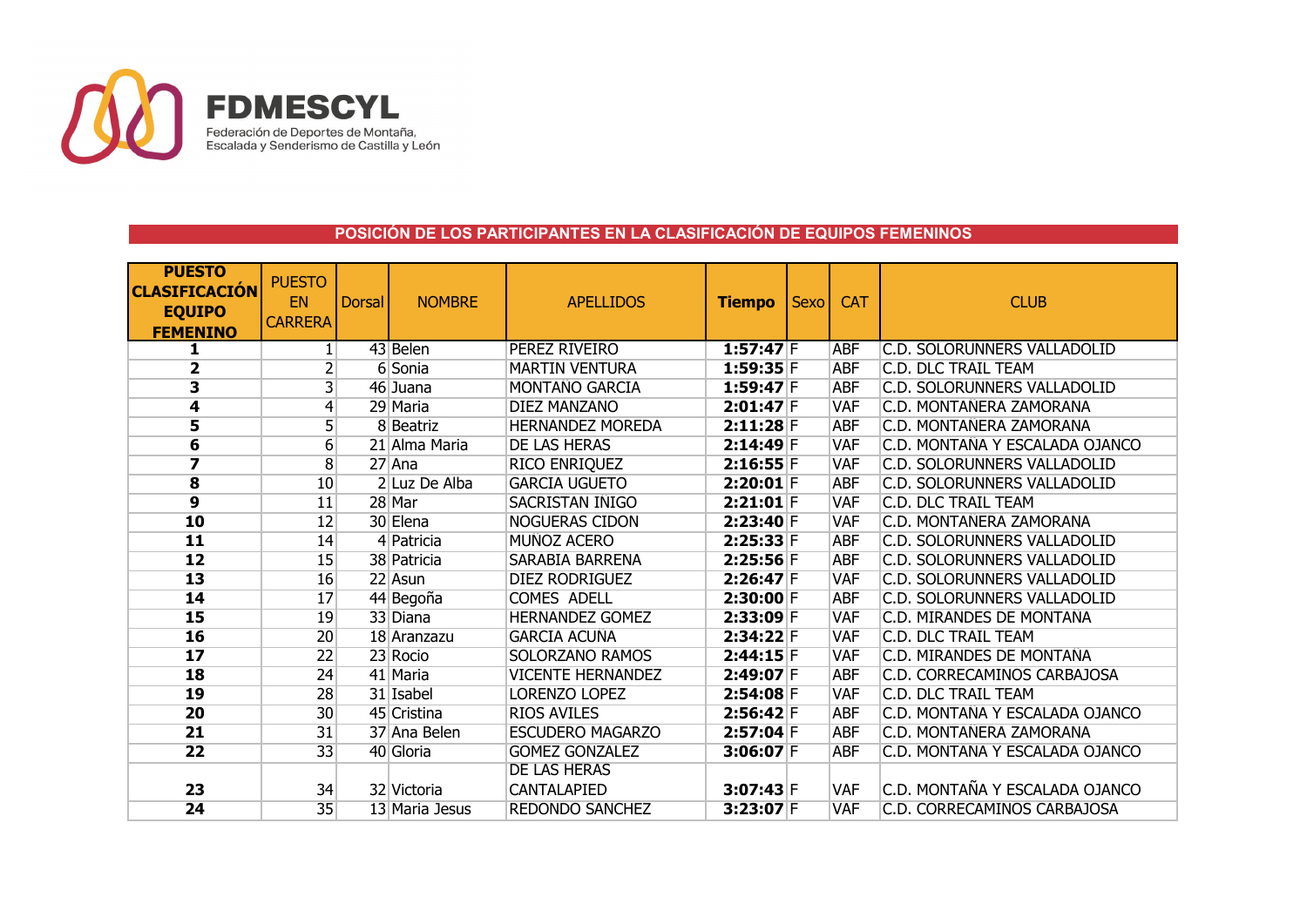

## **POSICIÓN DE LOS PARTICIPANTES EN LA CLASIFICACIÓN DE EQUIPOS MIXTOS**

| <b>PUESTO</b><br><b>CLASIFICACIÓN</b><br><b>MIXTO</b><br><b>MASCULINO</b> | <b>PUESTO</b><br><b>EN</b><br><b>CARRERA</b> | <b>Dorsal</b> | <b>NOMBRE</b>  | <b>APELLIDOS</b>                   | <b>Tiempo</b> | Sexo | <b>CAT</b> | <b>CLUB</b>                        |
|---------------------------------------------------------------------------|----------------------------------------------|---------------|----------------|------------------------------------|---------------|------|------------|------------------------------------|
| 1                                                                         |                                              |               | $3$ Juan       | RODRIGUEZ MEDINA                   | 1:36:49 M     |      | ABM        | C.D. MIRANDES DE MONTAÑA           |
| 2                                                                         | 5                                            |               | 160 Jordan     | <b>LAZARO UTRILLA</b>              | 1:40:23 M     |      | ABM        | <b>C.D. SOLORUNNERS VALLADOLID</b> |
| 3                                                                         | 7                                            |               | 142 Daniel     | <b>VIDAL PEREZ</b>                 | $1:40:54$ M   |      | <b>ABM</b> | C.D. SOLORUNNERS VALLADOLID        |
| 4                                                                         | 9                                            |               | 5 David        | <b>LOPEZ CASTAN</b>                | 1:41:22 M     |      | <b>VAM</b> | C.D. DLC TRAIL TEAM                |
| 5                                                                         | 10                                           |               | 180 Daniel     | <b>CASTRO ALVAREZ</b>              | $1:42:11$ M   |      | <b>ABM</b> | C.D. SOLORUNNERS VALLADOLID        |
| 6                                                                         | 11                                           |               | 179 Xabel      | <b>GUIU MARTINEZ</b>               | 1:42:27 M     |      | <b>ABM</b> | C.D. SOLORUNNERS VALLADOLID        |
| $\overline{\mathbf{z}}$                                                   | $\overline{20}$                              |               | 126 Gonzalo    | <b>ARRANZ MONTERO</b>              | $1:47:11$ M   |      | <b>VAM</b> | C.D. MONTAÑA Y ESCALADA OJANCO     |
| $\overline{\mathbf{8}}$                                                   | 23                                           |               | 80 Jose Juan   | <b>CLEMENTE DEL RIO</b>            | 1:47:40 M     |      | <b>VAM</b> | C.D. MONTAÑERA ZAMORANA            |
| 9                                                                         | 24                                           |               | 190 Manuel     | FERNANDEZ MEDIAVILLA               | $1:49:02$ M   |      | ABM        | C.D. MONTAÑA Y ESCALADA OJANCO     |
| 10                                                                        | 28                                           |               | 148 Yuriy      | <b>PIKH</b>                        | 1:51:13 M     |      | ABM        | C.D. DLC TRAIL TEAM                |
| $\overline{\mathbf{11}}$                                                  | 29                                           |               | 136 Javier     | MEZQUITA FERNANDEZ                 | $1:51:42$ M   |      | <b>VAM</b> | C.D. MONTAÑERA ZAMORANA            |
| $\overline{12}$                                                           | 32                                           |               | 11 Raul        | <b>GARCIA CASTAN</b>               | $1:53:07$ M   |      | <b>VBM</b> | C.D. DLC TRAIL TEAM                |
| 13                                                                        | 33                                           |               | 151 Juanjo     | LOPEZ ESCUDERO                     | $1:53:28$ M   |      | ABM        | C.D. MONTAÑERA ZAMORANA            |
| 14                                                                        | 35                                           |               | 84 Oscar       | <b>GARCIA SAS</b>                  | 1:54:40 M     |      | <b>VAM</b> | C.D. CORRECAMINOS CARBAJOSA        |
| 15                                                                        | 47                                           |               | 128 Carlos     | <b>RUANO HERRANZ</b>               | 1:57:34 M     |      | <b>VAM</b> | C.D. DLC TRAIL TEAM                |
| 16                                                                        | 52                                           |               | 192 Manuel     | <b>BELVER GONZALEZ</b>             | $1:59:03$ M   |      | <b>ABM</b> | C.D. MONTAÑERA ZAMORANA            |
| $\overline{17}$                                                           | 55                                           |               | 165 Adrian     | <b>FERNANDEZ ROIZ</b>              | 2:01:35 M     |      | <b>ABM</b> | C.D. MIRANDES DE MONTAÑA           |
| 18                                                                        | 68                                           |               | 194 Diego      | PORDOMINGO HERRERO                 | 2:05:00 M     |      | <b>PRM</b> | C.D. MONTANA Y ESCALADA OJANCO     |
| 19                                                                        | 75                                           |               |                | 54 Higinio Francisc ARRIBAS CUBERO | $2:07:31$ M   |      | <b>VBM</b> | C.D. MONTANA Y ESCALADA OJANCO     |
| 20                                                                        | $\overline{92}$                              |               | 77 Jose Manuel | <b>GALAN MARTIN</b>                | 2:16:33 M     |      | <b>VAM</b> | C.D. CORRECAMINOS CARBAJOSA        |
| 21                                                                        | 101                                          |               | 66 Jesus       | RODRIGUEZ RODRIGUEZ                | 2:21:32 M     |      | <b>VBM</b> | C.D. MIRANDES DE MONTAÑA           |
| 22                                                                        | 107                                          |               | 105 Javier     | RODRIGUEZ SANCHEZ                  | 2:23:50 M     |      | VAM        | C.D. CORRECAMINOS CARBAJOSA        |
| 23                                                                        | 119                                          |               | 115 Roberto    | <b>ALONSO</b>                      | $2:34:46$ M   |      | <b>VAM</b> | C.D. CORRECAMINOS CARBAJOSA        |
| 24                                                                        | 123                                          |               | 123 David      | <b>CRESPO GOMEZ</b>                | $2:37:41$ M   |      | <b>VAM</b> | C.D. CORRECAMINOS CARBAJOSA        |